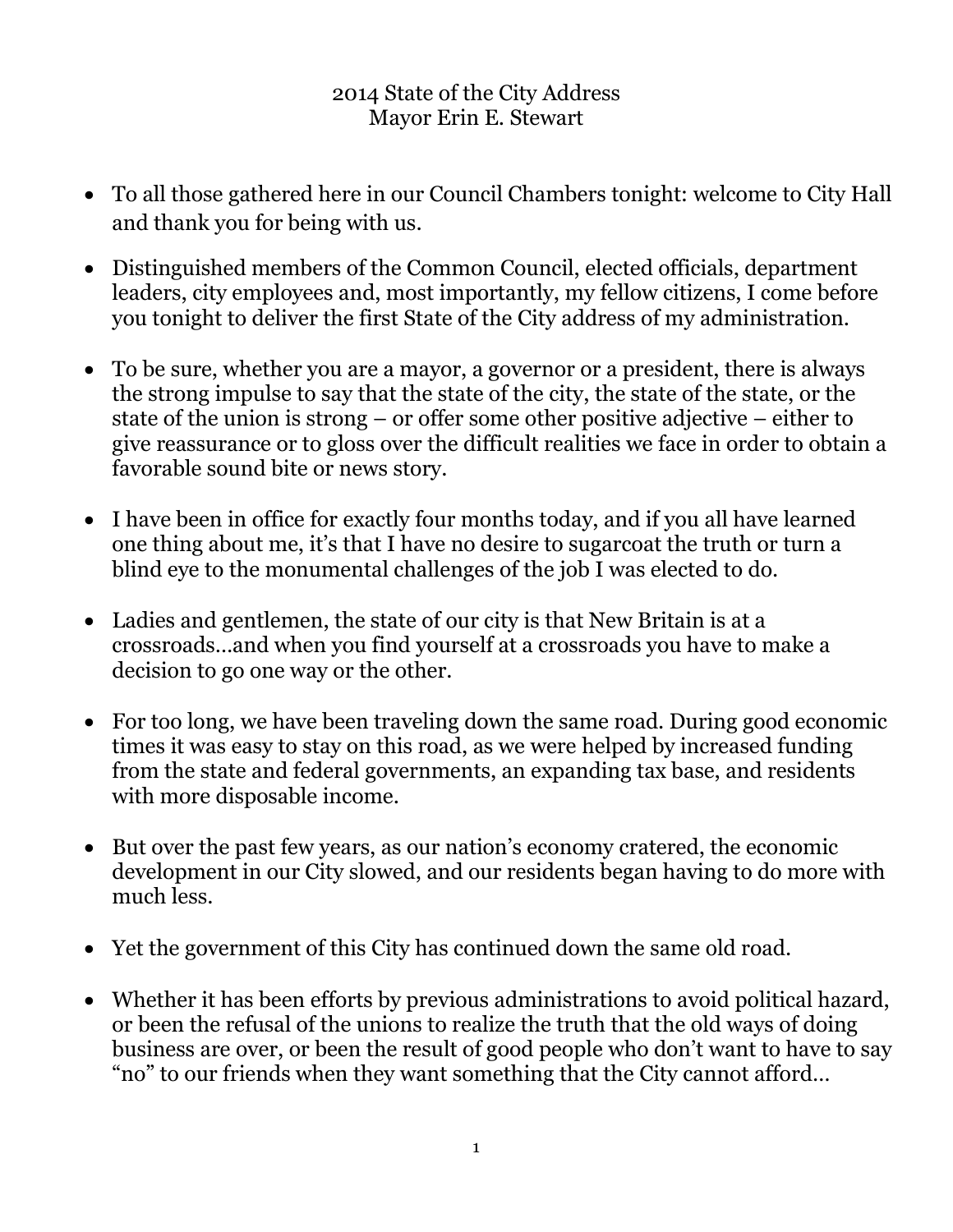- Regardless of the reason, we simply cannot continue down that same old road.
- So many people in this business dwell on assigning blame and pointing fingers and, invariably, those fingers always point backwards to the past.
- Now I'm not advocating that we forget what was done that has put our City in the dire position we now find ourselves in – but as George Santayana famously said, "Those who cannot remember the past are condemned to repeat it."
- But I am here tonight to deliver a message that is focused on the future of New Britain, and to give you all fair notice that we are beginning a new era of municipal government in the Hardware City.
- Typically, these speeches are an opportunity for the Mayor to stand up and recite a litany of accomplishments, some grand…some not so grand…and conclude with broad appeals for bipartisanship and civility in our government.
- Rather than waiting until the end, I would instead like to *begin* by saying how proud I am to share the responsibility of governing our City with this Council.
- I honestly didn't know what the working relationship would be between a Republican mayor and a Council with a Democratic majority when I took office.
- But over these past four months, I have been so pleased with the quality of communication, dedication and general respect that has marked the relationship between our two branches of government thus far.
- As we come into an extraordinarily difficult budget season, I have no doubt that we will certainly have our differences.
- But as long as we all remember that the person we are disagreeing with is, in fact, a person – and not merely the partisan letter that follows their name – and we remember that all of us deserve respect, I believe we will navigate these rough waters very well indeed.
- Shortly after I took office, the one thing that became apparent almost immediately was that, despite all of the wonderful projects, developments, and resources that we have, and despite all of the marvelous and talented people we have working in city government, there has not been a clear vision laid out as to where New Britain is going and how we are going to get there.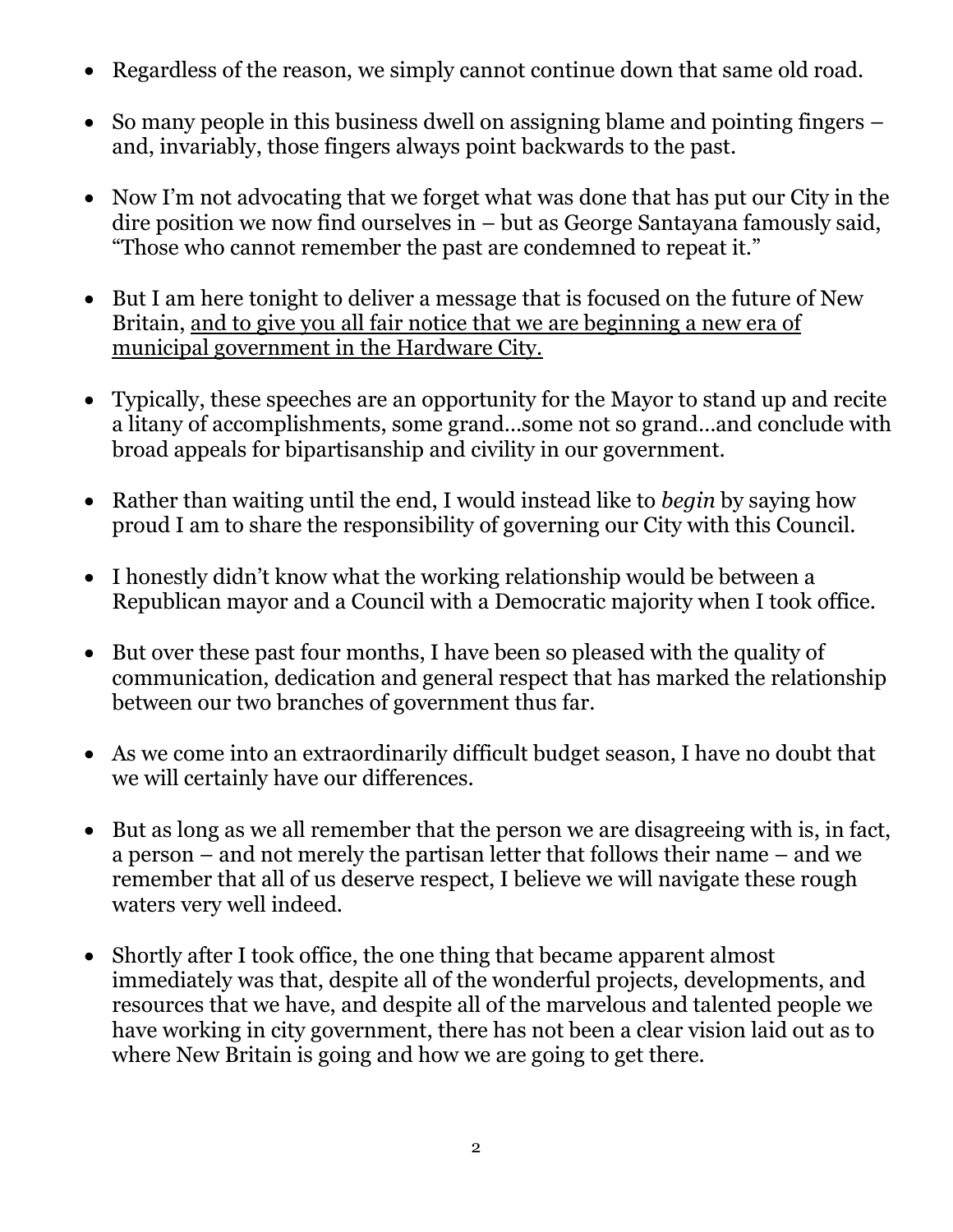- Of course, we have many master plans, including plans for downtown development, emergency management, traffic flow, parks and recreation, and the list goes on…and we should have plans for these types of things.
- But so much of what we do in New Britain is the product of ad hoc opportunity and not the result of a coordinated vision that informs and guides every aspect of city government.
- Tonight, I am putting forward my vision for our City.
- It tells a story of what we will become, and it requires that all of us share in not merely the hope, but the belief, that the sweeping changes I will describe actually *can – and will – be done*.
- We will not begin by asking tired questions like "what are we doing right and what are we doing wrong..."
- No, we will begin by leading from where we are, resetting where we want to go, building on our strengths and embracing a future that will be different in many ways from what we know and do today.
- The vision is guided by six key principles, and if you listened to me on the stump last year, they should come as no surprise:
	- 1) delivering the leadership needed to be most responsive to our residents,
	- 2) providing our children with the education they deserve,
	- 3) being fiscally responsible,
	- 4) being transparent in all of our dealings,
	- 5) enabling New Britain to be truly "open for business," and, most importantly,
	- 6) restoring pride in our City.
- The first component of my vision, indeed its most critical component, should come as no surprise…and it is that *we will* overcome our present financial crisis and get this city back on firm financial ground.
- Leaders are products of their times, and they are defined *less* by those things they choose to promote, and *more* by how they surmount the challenges that arise during the course of their term.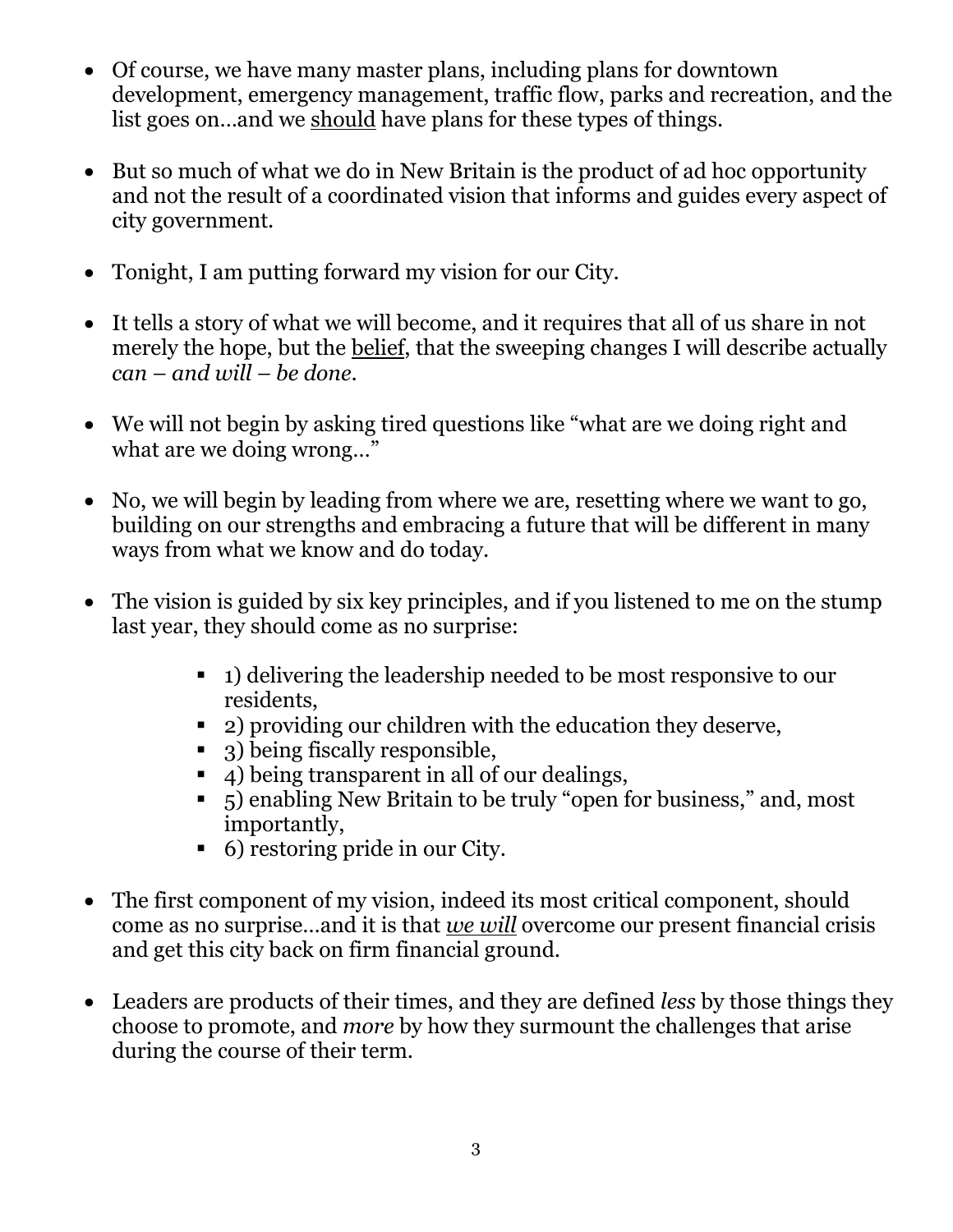- Ladies and gentlemen, the financial crisis that the City of New Britain is now facing IS the defining challenge of our time together.
- How we deal with this crisis…and mark my words, it is a crisis…will be the legacy we leave behind.
- As I said earlier, I'm not interested in playing the blame game and spinning our wheels in an attempt to travel the road of least political risk. You can all make those assumptions as you see fit, but I'm not interested in playing that game. We have 73,000 people counting on us and no one deserves to be caught in political banter.
- Doing what is necessary to pull ourselves back from the brink is not going to make us any more popular – in fact, we must be prepared to incur the anger of those we represent in order to provide the bitter medicine our City needs to get well.
- Tonight, we took a bold first step down that new road by reducing or rescinding our current debt load by nearly \$19 million dollars.
- We also passed three critical items that will give the City the short term tools we need to deal with the current crisis and afford us the opportunity to put in place long-term changes that will bring us back to a structurally balanced budget.
- Among the items passed tonight was an authorization to issue tax anticipation notes (or TANs) to give us financial assurance as we move to close this gaping deficit.
- They reassure the capital markets and the rating agencies that, regardless of what happens, the City will have the necessary cash-on-hand to operate through the end of this fiscal year.
- But I want to be crystal clear here: *issuing TANs will only come as a last resort.* Even now, the City is pursuing more favorable options that include:
	- $\blacksquare$  the leasing of certain city assets;
	- getting the City out of businesses we shouldn't be in and working with companies who can do the jobs far better, and far cheaper;
	- working with our union brothers and sisters to involve them in the solution;
	- eliminating certain city services;
	- increasing fees for services and licenses; and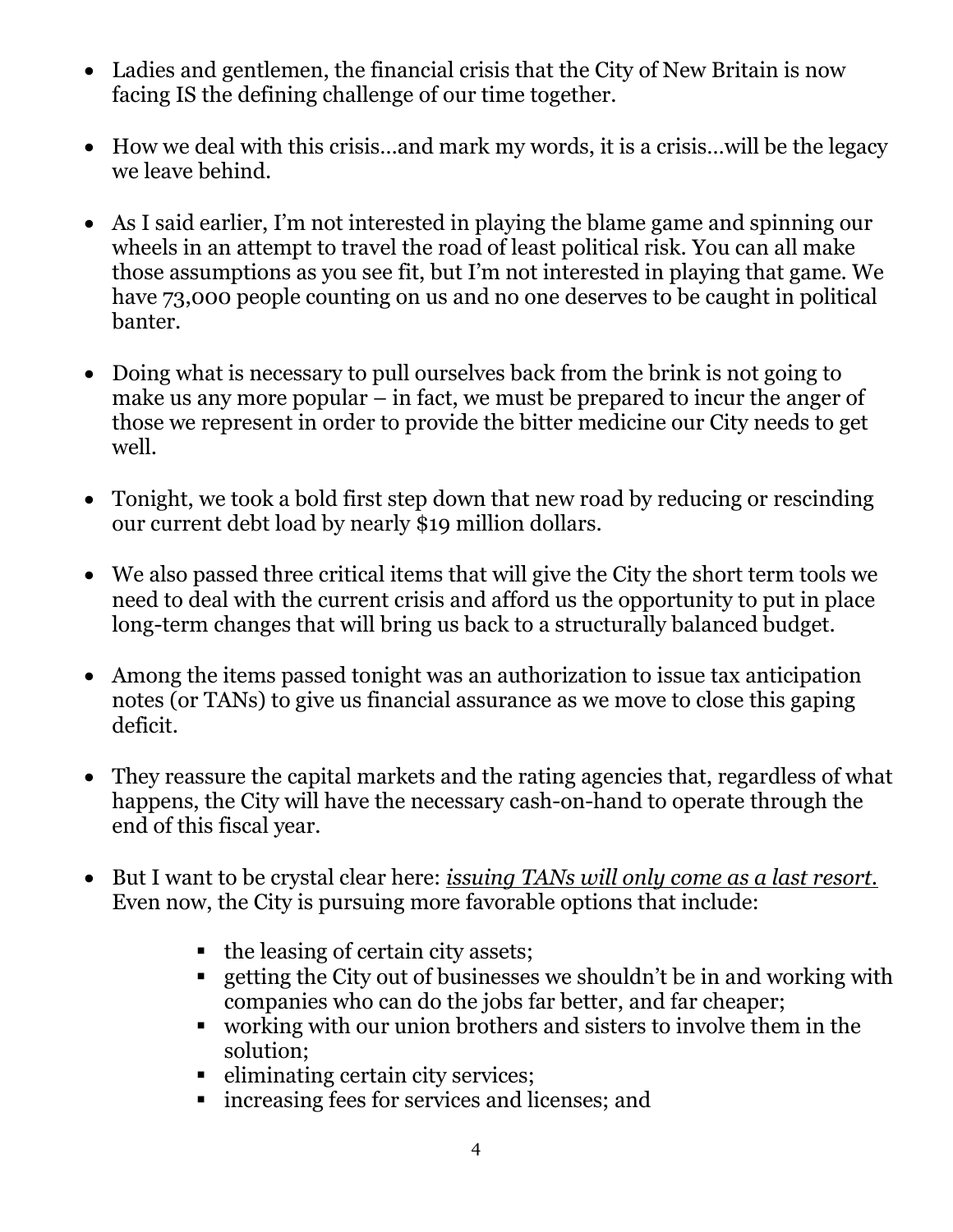- working with our department heads on major immediate spending reductions.
- Friends, we are well beyond mere belt-tightening here.
- We are all going to feel the pinch—and this is just to get us through the current fiscal year.
- In April, I will be back here to unveil my 2015 budget proposal in detail and, believe me, it is going to look a lot different than previous city budgets have looked.
- City government must be fundamentally changed in order to bring us to balance, and that is going to mean deep cuts across all departments.
- Everything is on the table…including the unfortunate reality that some jobs are going to have to be cut.
- There is nothing more difficult than having to let someone go, but the fact is that we have more government than we can afford in New Britain.
- And I promise the taxpayers of this City that before I come back to them and ask for a nickel more in taxes, I will have cut our budget to the bare bone.
- Getting to a structurally balanced budget is the primary goal of this administration. Structurally balanced means that what we spend is EQUAL to what we take in.
- I will work with any alderperson or department head who shares my commitment to right-size City Hall.
- This is the defining challenge of our time and it stands between us and the City we want to become.
- When I said that we were at a crossroads…this is it. This is where we choose to take a different path…and it's my sincere hope that we can take that path together.
- Now, while restoring our fiscal health is paramount and is the key to our City's rebirth, my vision goes well beyond dollars and cents.
- We are going to fundamentally change the culture in City Hall.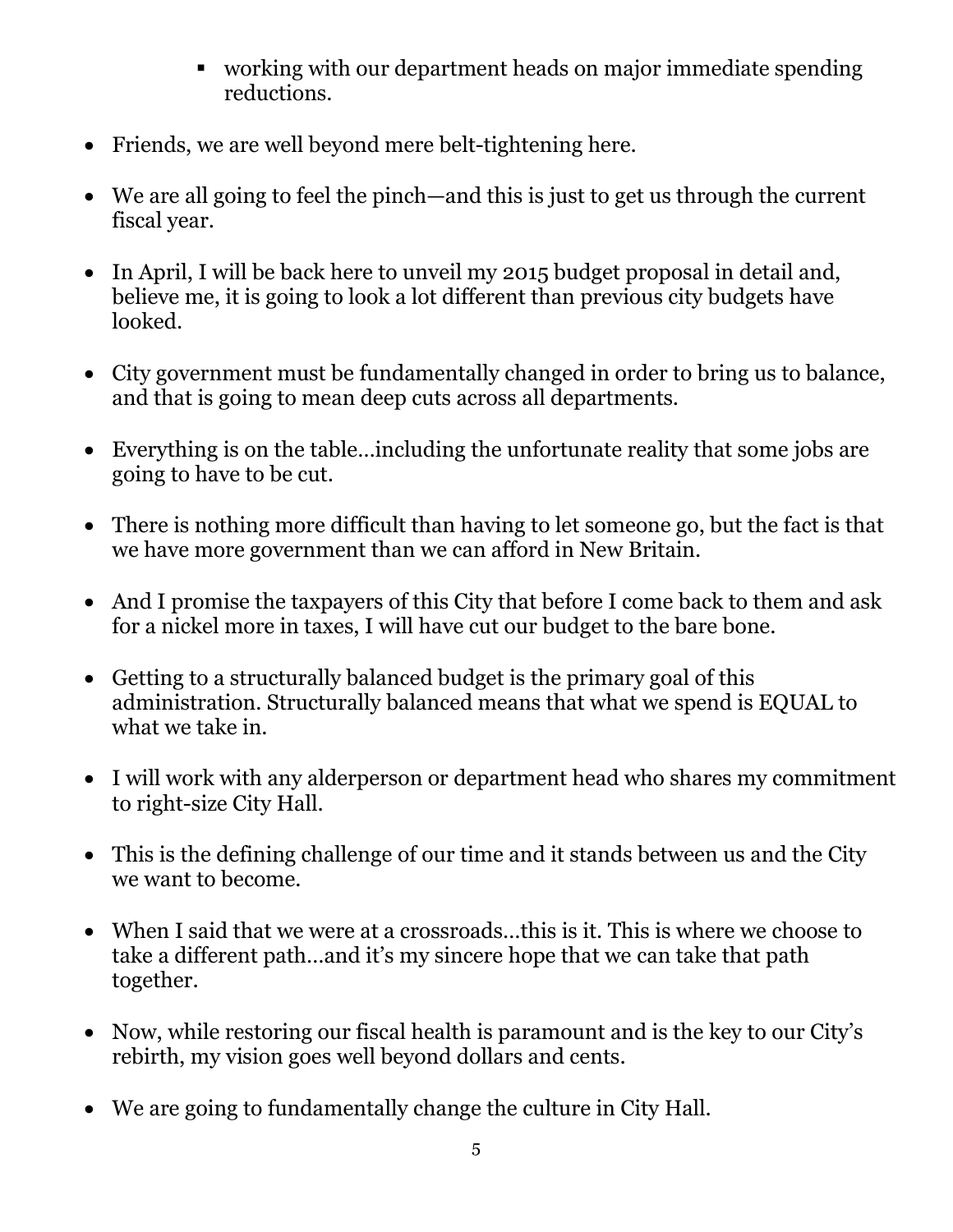- Every organization has its own beliefs, attitudes and behaviors that shape how we think and act.
- City Hall culture seems to emphasize bureaucratic regularity, strictly separated functions, narrow job descriptions, correction rather than prevention, and exalts procedures over results.
- This culture tends to exist even in the face of facts that prove just how inefficient and error-prone it can be.
- Changing the culture of our government will take time, but the journey begins here.
- First, we will adopt an "outside-in" perspective to guide everything that we do.
- It demands that we look first at how our policies and procedures will be understood by, and impact, the community that we serve. We will no longer live in the "bureaucratic bubble" that often blinds us to reality.
- We will routinely seek outside viewpoints, both before we act and after, to help evaluate how we are doing.
- Second, there will be no "gotcha" attitude in City Hall.
- Yes, we are serious about our mission and committed to our oath to uphold and enforce the law, but we are equally interested in delivering quality services and helping our constituents stay ahead of problems, avoid mistakes and access the services they have paid for.
- Third, we will focus on cost reduction and efficiency without jeopardizing other needs.
- We will continually look for ways to reduce the costs of running government.
- Every expense must be justified as an investment that creates real value, which is why all purchase orders will continue to run through my office.
- But at the same time we are also committed to balancing this with the need to continuously improve core services to achieve the most effective and efficient delivery to the community.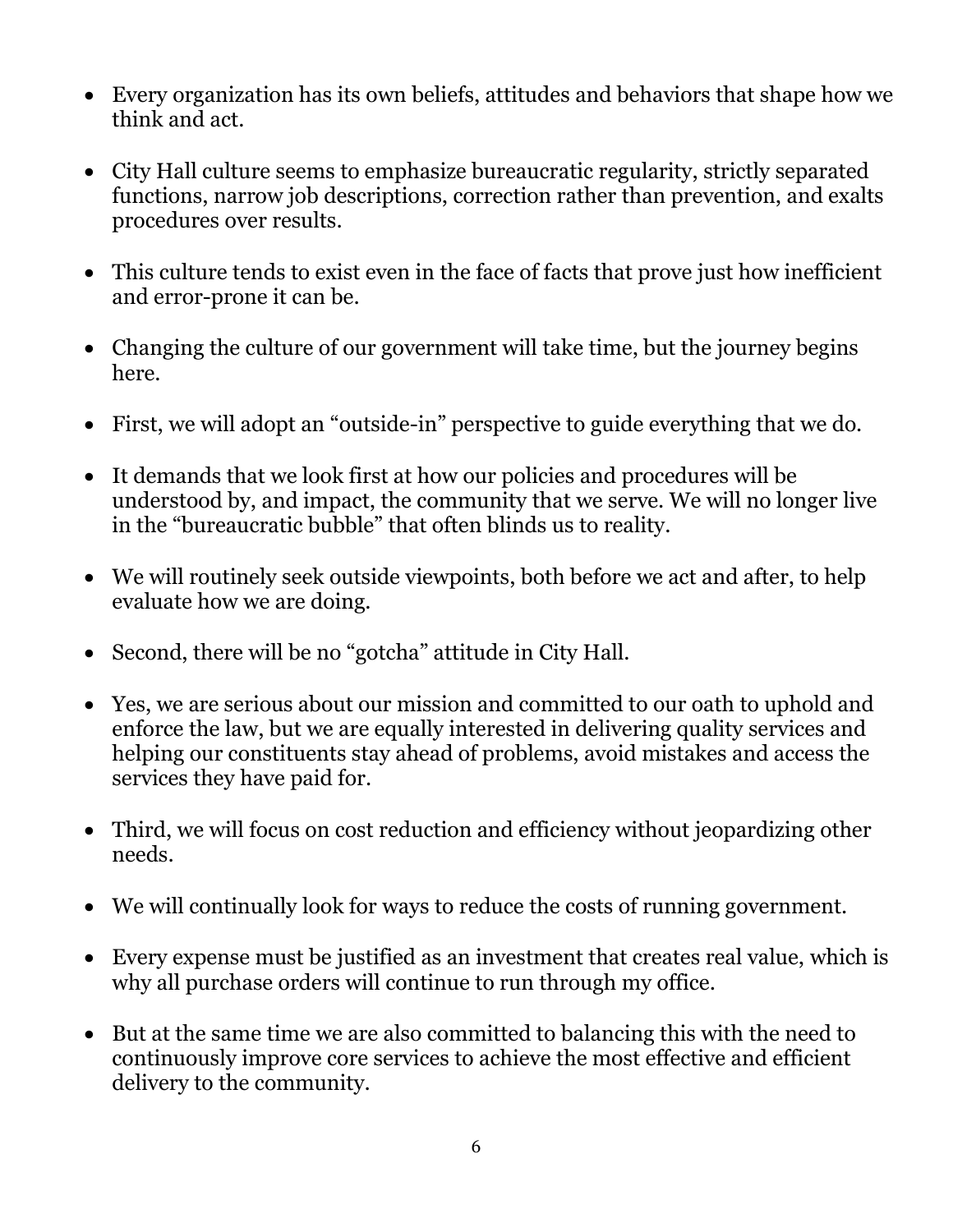- For example, we are currently auditing the way City Hall uses copiers and paper so that we can best reduce waste, cut costs, and streamline our everyday processes.
- Along those lines, I am aggressively pursuing options that will greatly expand the City's use of renewable energy – particularly solar energy – which will make us far less reliant on the grid and will include guaranteed reductions in our energy costs.
- Our vision also addresses our technological capacity in order to improve customer service to our residents.
- The single most important step toward doing this and bringing City government into the 21st century is creating a 21st century web portal.
- We must be able to provide a wide range of automated, real-time and customerfriendly services to our community.
- There is no excuse why a resident cannot pay their water, sewer and tax bills all online and all in the same place.
- Our Tax Collector, Cheryl Blogoslawski, has already taken steps to allow for online tax payments, and now we have to take it further.
- New Britain needs a robust website to provide for "whole citizen" account management.
- An open and user-friendly, but secure and accurate, system for online interaction and information-sharing is not about keeping us one-step ahead of our fellow towns…it is something we need just to keep up with them.
- Our neighboring municipalities have online capabilities that make interactions with their local governments seem easy compared to what we do here in New Britain.
- And we're not just focused on revenue collection, rather it's about sharing information and being able to communicate with, and better serve, a constituency that is continuously expanding their reliance upon, and expectation of, online customer service.
- I applaud our new City Clerk, Mark Bernacki, for the steps he is taking to put marriage licenses, land records and other essential documents online.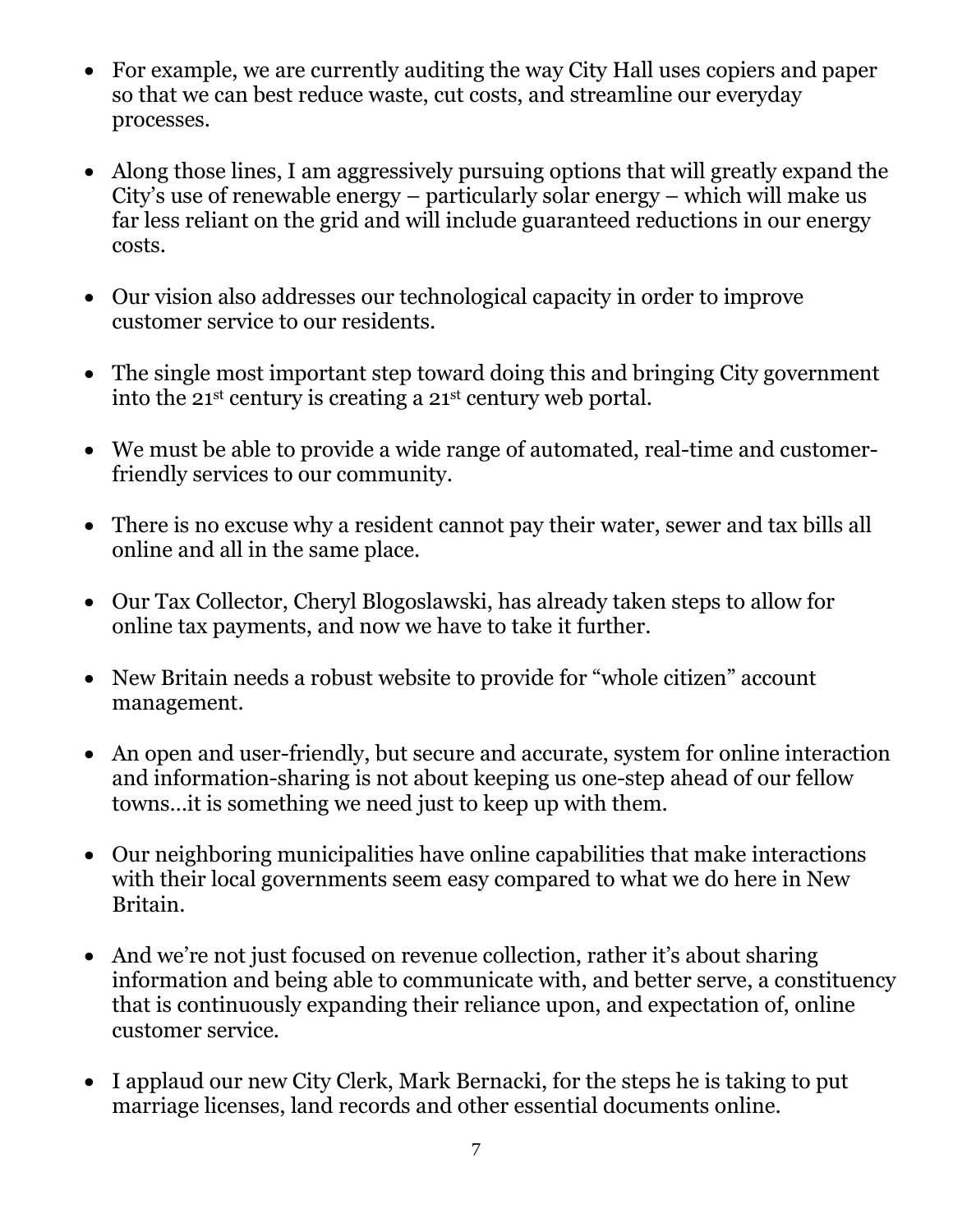- It is our vision that if you need a license, permit or other certificate, you will be able to either complete the transaction online or, at the very least, be able to secure all of the paperwork so that your experience at City Hall is a brief one with no headaches.
- This is not about taking work away from current employees...this is about allowing those employees more time for substantive projects, while making City Hall accessible 24 hours a day.
- My vision also includes New Britain's schools.
- I don't know about you, but I am sick and tired of people using the New Britain school system as a punchline.
- Do we have our fair share of problems? Of course we do. It comes with the territory when you have a city our size with our socio-economic diversity.
- But what has become plain to me is that we, the leaders of this City, are in many ways responsible for the myth that our schools either aren't making the grade or are somehow failing our students.
- But that isn't the case and that type of attitude just serves to validate this myth in the minds of people both in and out of New Britain.
- When you take a look at the volume and quality of resources that we provide our students, from elementary through high school, and compare it with those provided by our neighboring communities with supposedly "better schools," the results will astound you.
- When you hear the stories of student achievement and their subsequent successes, and there are many, I am confident that you too will come to realize that New Britain schools are doing something right.
- Our educational facilities are outstanding and continually improving including the multi-million dollar rebuild of Gaffney School that is ready to begin.
- As a relatively recent product of that school system, and a former member of the Board of Education, I can tell you firsthand that New Britain schools ARE something to be proud of.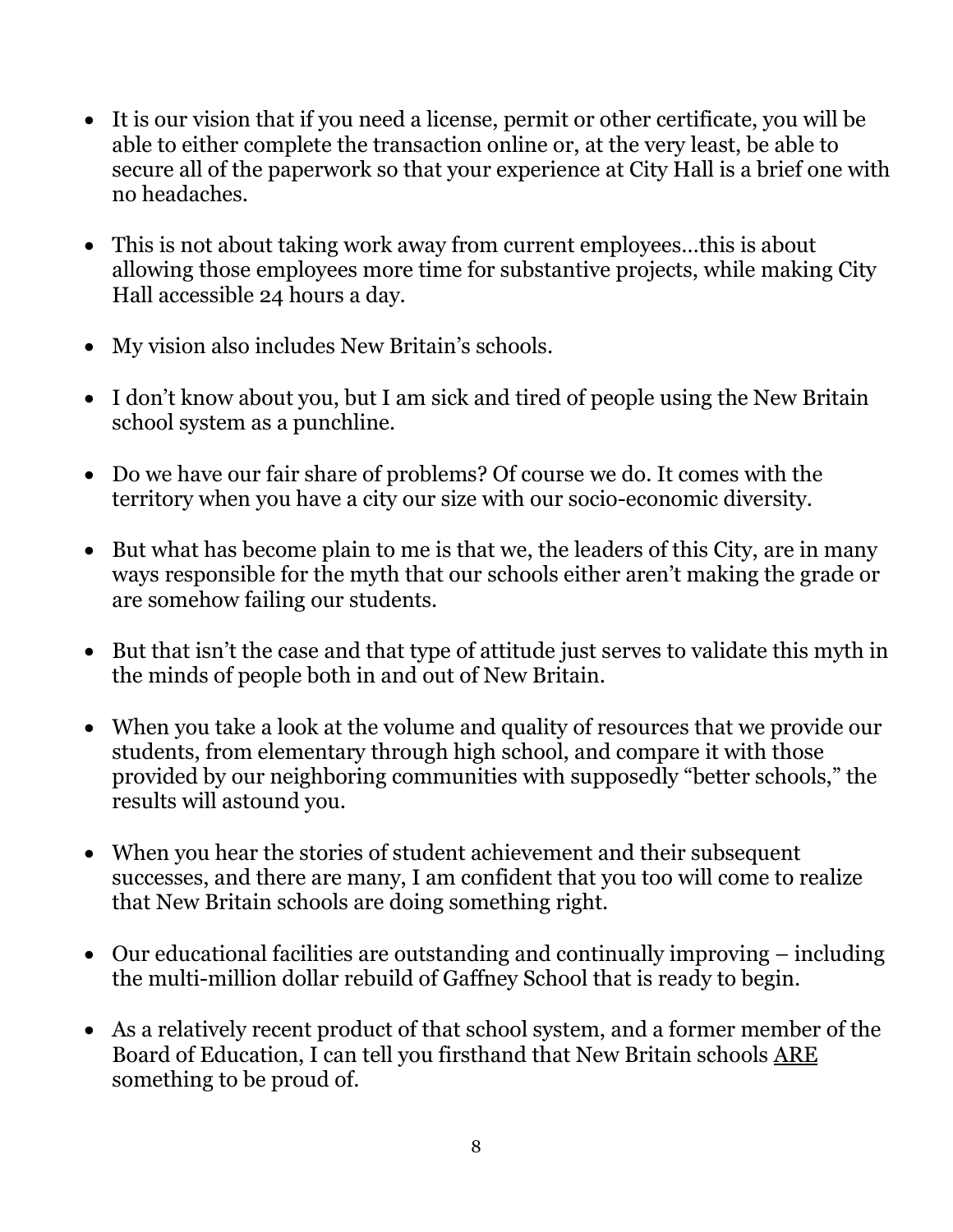- Yes, it costs a lot of money to provide that education and, yes, those costs continue to rise.
- Every year we hear the calls to increase funding for the schools and that's the only way we will show that we really care about the kids.
- Alternatively, if we don't increase the funding, we are told that we are somehow against our students or that we're balancing the budget on their backs.
- Well, I challenge anyone to say that I don't care about our kids.
- Whatever problems we may face in our schools, the cause of those problems is not a lack of funding.
- We need to change the way we think about, and talk about, our school system before we talk about putting more money into it.
- Rebranding New Britain as a place where our children get a first-rate education begins with us and it is where restoring the pride begins.
- At the same time, we must continue to refine our educational processes so that we are preparing our students for the jobs of this century…not the last.
- We must continue placing an emphasis on science, technology, engineering and math.
- The Health Sciences Academy at New Britain High School has been a tremendous success and I have been told by several of our local business owners that they are very interested in seeing us get the Manufacturing Academy off the ground quickly.
- There are good, skilled jobs to be had right here in New Britain, but we need to match our curricular options to their needs.
- Finally, our vision includes a command focus on economic development that makes sense.
- We have a wonderful core of small manufacturers and other businesses already in town.